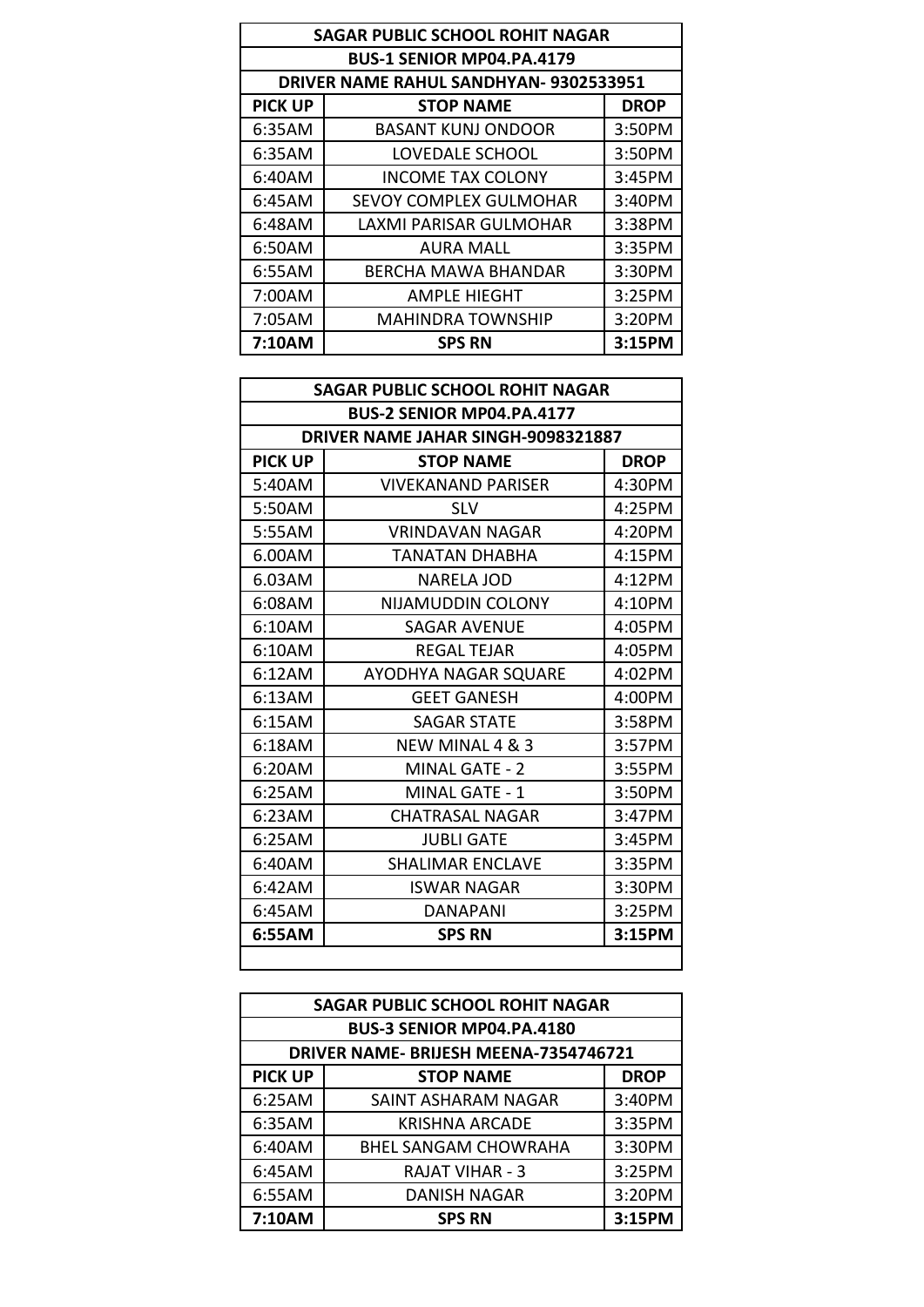|                | <b>SAGAR PUBLIC SCHOOL ROHIT NAGAR</b> |             |  |
|----------------|----------------------------------------|-------------|--|
|                | BUS-4 SENIOR MP04.PA.4181              |             |  |
|                | DRIVER NAME NARESH-6268199336          |             |  |
| <b>PICK UP</b> | <b>STOP NAME</b>                       | <b>DROP</b> |  |
| 6:35AM         | <b>CHUNABHATTI NAHER</b>               | 3:50PM      |  |
| 6:45AM         | <b>VISHAL MEGA MART</b>                | 3:40PM      |  |
| 6:50AM         | <b>SHALIMAR GARDEN</b>                 | 3:35PM      |  |
| 6:55AM         | <b>MANDAKNI SQUARE</b>                 | 3:30PM      |  |
| 7:00AM         | <b>SAGER PERIMIUM TOWER</b>            | 3:25PM      |  |
| 7:10AM         | <b>SPS RN</b>                          | 3:15PM      |  |

|                | <b>SAGAR PUBLIC SCHOOL ROHIT NAGAR</b> |             |
|----------------|----------------------------------------|-------------|
|                | <b>BUS-5 SENIOR MP04.PA.3229</b>       |             |
|                | DRIVER NAME AWADH-8819805718           |             |
| <b>PICK UP</b> | <b>STOP NAME</b>                       | <b>DROP</b> |
| 6:10AM         | <b>NEW MARKET</b>                      | 4:05PM      |
| 6:15AM         | <b>DEPO SQUARE</b>                     | 3:55PM      |
| 6:15AM         | P & T SQUARE                           | 3:55PM      |
| 6:20AM         | <b>NEHRU NAGAR SQUARE</b>              | 3:50PM      |
| 6:25AM         | KARUNA DHAM                            | 3:50PM      |
| 6:35AM         | <b>VAISHALI NAGAR</b>                  | 3:45PM      |
| 6:40AM         | RIVERA TOWN                            | 3:40PM      |
| 6:45AM         | <b>M.S.C.T CAMPUS</b>                  | 3:35PM      |
| 7:10AM         | <b>SPS RN</b>                          | 3:15PM      |

| <b>SAGAR PUBLIC SCHOOL ROHIT NAGAR</b> |                                    |             |  |
|----------------------------------------|------------------------------------|-------------|--|
|                                        | <b>BUS-6 SENIOR MP04.FA.7948</b>   |             |  |
|                                        | DRIVER NAME RAJU SIKKRE-7909619031 |             |  |
| <b>PICK UP</b>                         | <b>STOP NAME</b>                   | <b>DROP</b> |  |
| 6:05AM                                 | PAL DHABA                          | 4:10PM      |  |
| 6:10AM                                 | 11 MILE                            | 4:05PM      |  |
| 6:15AM                                 | BRITISH PARK                       | 4:00PM      |  |
| 6:20AM                                 | SAHARA STATE                       | $3:55$ PM   |  |
| 6:25AM                                 | <b>IPS SCHOOL</b>                  | 3:50PM      |  |
| 6:30AM                                 | <b>MISROD</b>                      | 3:45PM      |  |
| 6:35AM                                 | CORAL WOOD                         | 3:40PM      |  |
| 6:40AM                                 | <b>SHRIRAM COLONY</b>              | 3:35PM      |  |
| 6:50AM                                 | D K COTTAGE                        | 3:25PM      |  |
| 6:55AM                                 | <b>FORTUNE GOLORY</b>              | 3:20PM      |  |
| 7:05AM                                 | <b>SPS RN</b>                      | 3:15PM      |  |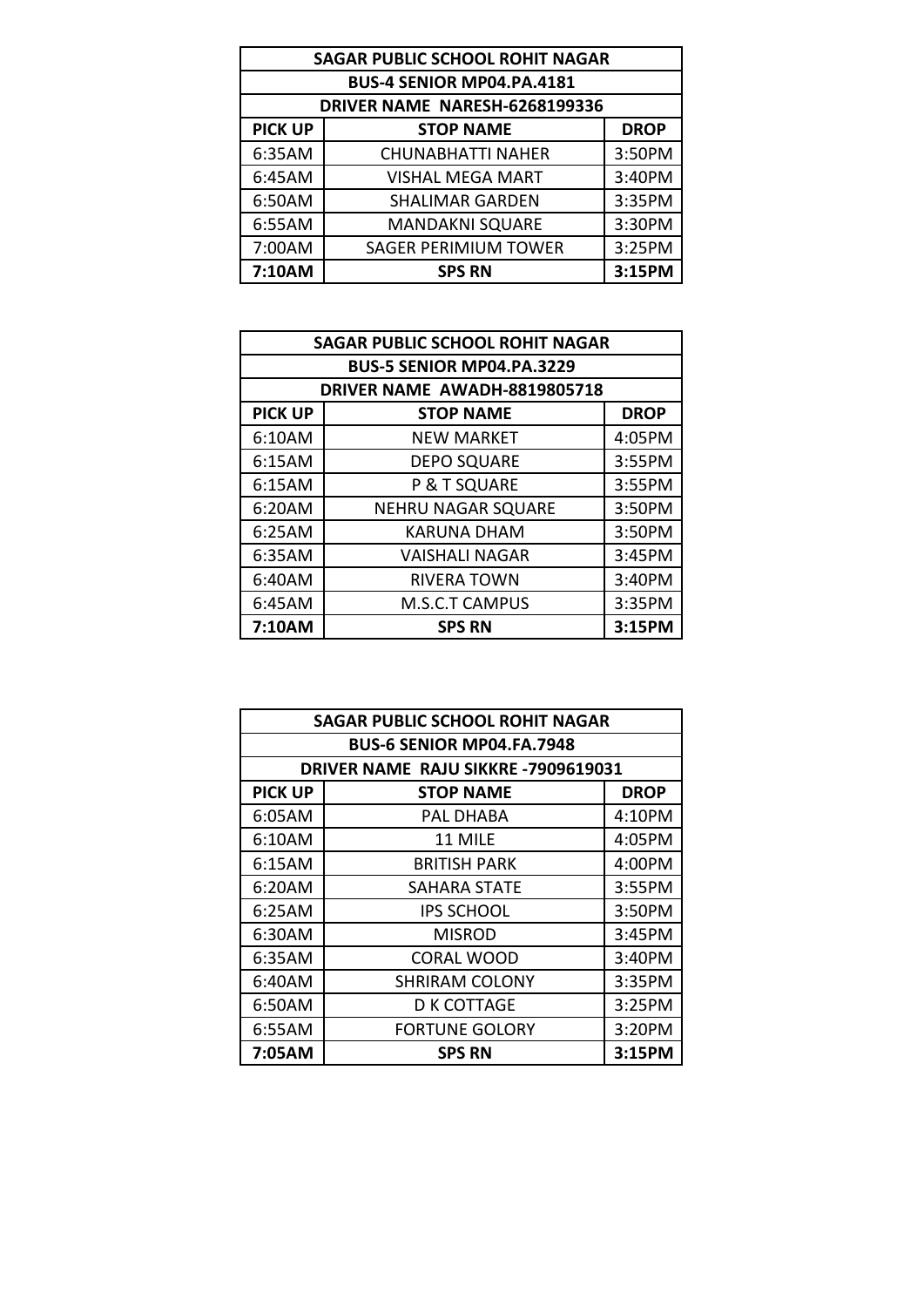| <b>SAGAR PUBLIC SCHOOL ROHIT NAGAR</b> |                                        |             |  |
|----------------------------------------|----------------------------------------|-------------|--|
| <b>BUS-7 SENIOR MP04.PA.3461</b>       |                                        |             |  |
|                                        | <b>DRIVER NAME - KISHAN-6263620562</b> |             |  |
| <b>PICK UP</b>                         | <b>STOP NAME</b>                       | <b>DROP</b> |  |
|                                        |                                        |             |  |
| $6:00$ AM                              | ASHIMA ROYAL                           | 4:35 PM     |  |
| 6:10 AM                                | ASNANI SCHOOL                          | $4:25$ PM   |  |
| 6:20 AM                                | <b>FLOWER CITY</b>                     | 4:20 PM     |  |
| 6:25 AM                                | PEBBLE BAY                             | $4:15$ PM   |  |
| 6:30 AM                                | MEENAKSHI PLANET CITY                  | 4:10 PM     |  |
| 6:35 AM                                | <b>NAND GAO</b>                        | 4:05 PM     |  |
| 6:40 AM                                | <b>GAYATRI PARISAR</b>                 | 4:00 PM     |  |
| 6:45 AM                                | SHIVLAYA PARISAR                       | $3:55$ PM   |  |
| 6:50 AM                                | MOUNT CARMEL SCHOOL                    | 3:50 PM     |  |
| 6:55 AM                                | RAJA BHOJ ARCADE                       | 3:45 PM     |  |
| 7:10 AM                                | <b>SPS RN</b>                          | 3:30 PM     |  |

| <b>SAGAR PUBLIC SCHOOL ROHIT NAGAR</b> |                                      |             |
|----------------------------------------|--------------------------------------|-------------|
|                                        | <b>BUS-8 SENIOR MP04.PA.3462</b>     |             |
|                                        | DRIVER NAME-MUKESH BAMNE- 9755054093 |             |
| <b>PICK UP</b>                         | <b>STOP NAME</b>                     | <b>DROP</b> |
| 6:35 AM                                | SARVADHARAM C-SECTOR                 | 4:00 PM     |
| 6:45 AM                                | <b>SAGAR PREMIUM TOWER</b>           | 3:55 PM     |
| 6:50 AM                                | <b>SIGNATURE 99</b>                  | 3:50 PM     |
| 6:55 AM                                | <b>JK HOSPITAL</b>                   | 3:45 PM     |
| 7:00 AM                                | <b>SINGAPORE VILLAS</b>              | 3:40 PM     |
| 7:10 AM                                | <b>SPS RN</b>                        | 3:30 PM     |

| <b>SAGAR PUBLIC SCHOOL ROHIT NAGAR</b> |                                            |             |  |  |
|----------------------------------------|--------------------------------------------|-------------|--|--|
|                                        | <b>BUS-9 SENIOR MP04.PA.3463</b>           |             |  |  |
|                                        | DRIVER NAME SANKAR LOHAWANSHI - 9109731233 |             |  |  |
| <b>PICK UP</b>                         | <b>STOP NAME</b>                           | <b>DROP</b> |  |  |
| 6:00 AM                                | <b>MALVIYA NAGAR</b>                       | 4:25 PM     |  |  |
| 6:10 AM                                | 2nd STOP                                   | 4:20 PM     |  |  |
| 6:15 AM                                | <b>TULSI NAGAR</b>                         | 4:15 PM     |  |  |
| 6:20 AM                                | 5 NO STOP                                  | 4:10 PM     |  |  |
| 6:25 AM                                | <b>6 NO STOP</b>                           | 4:05 PM     |  |  |
| 6:30 AM                                | <b>7 NO CHAURAHA</b>                       | 4:00 PM     |  |  |
| 6:35 AM                                | <b>RBI COLONY</b>                          | 3:55 PM     |  |  |
| 6:40 AM                                | 10 1/2 NO STOP                             | 3:50 PM     |  |  |
| 6:45 AM                                | <b>BHARAT NAGAR</b>                        | 3:45 PM     |  |  |
| 7:00 AM                                | <b>SPS RN</b>                              | 3:30 PM     |  |  |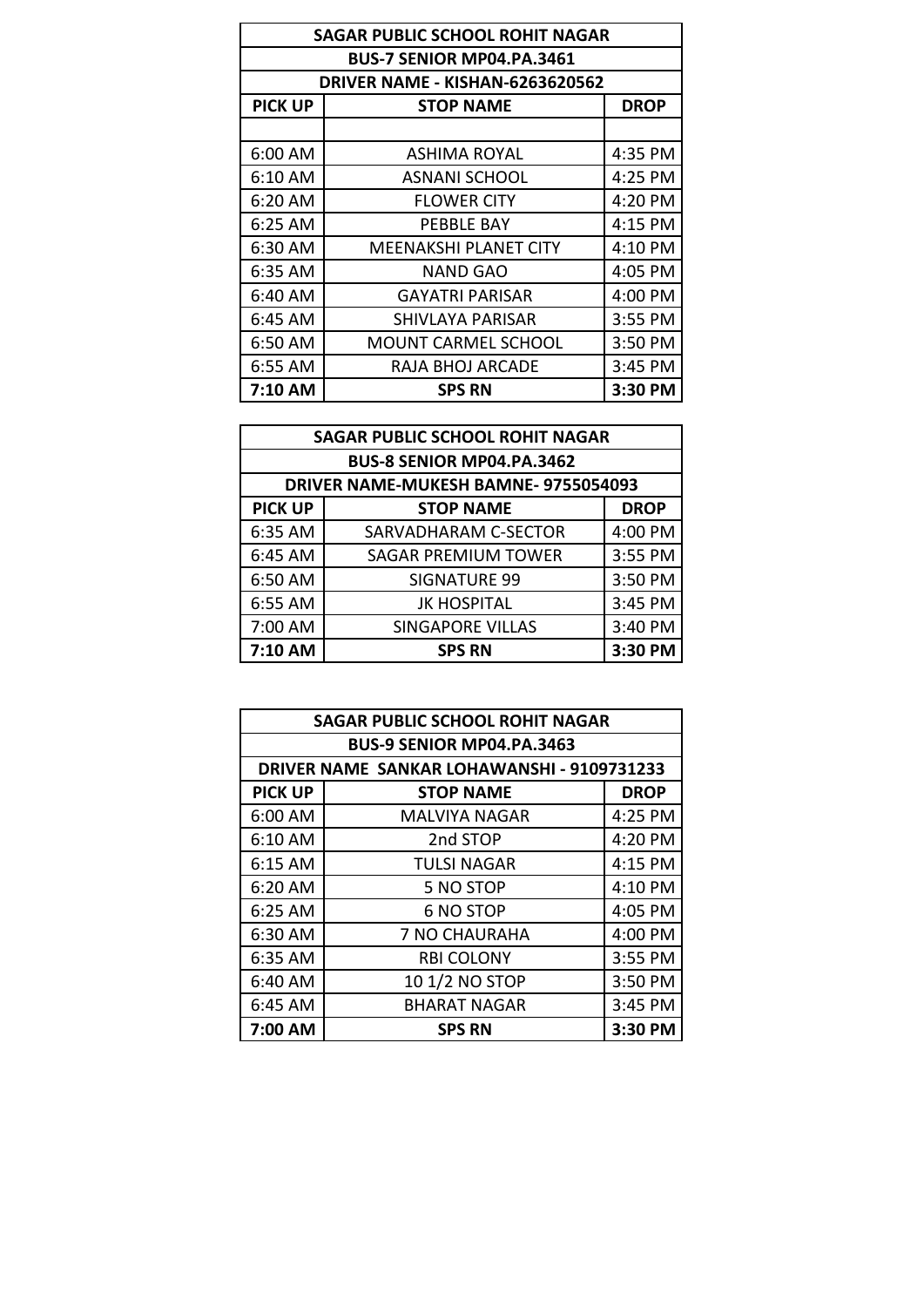| <b>SAGAR PUBLIC SCHOOL ROHIT NAGAR</b> |                                     |             |  |
|----------------------------------------|-------------------------------------|-------------|--|
|                                        | <b>BUS - 10 SENIOR MP04.PA.3757</b> |             |  |
|                                        | DRIVER NAME DEEPAK NATH 913154501   |             |  |
| <b>PICK UP</b>                         | <b>STOP NAME</b>                    | <b>DROP</b> |  |
| 6:10 AM                                | NIRUPAM ROYALPAM                    | 4:25 PM     |  |
| $6:15$ AM                              | <b>NIKHIL BUNGALOW</b>              | 4:20 PM     |  |
| 6:20 AM                                | <b>FORTUNE KASTURI</b>              | 4:15 PM     |  |
| $6:25$ AM                              | DEVALAYA PRISTINE                   | 4:10 PM     |  |
| 6:30 AM                                | SAGAR EDEN GARDEN                   | 4:05 PM     |  |
| 6:35 AM                                | ROSE WOOD ENCLAVE                   | 4:00 PM     |  |
| 6:45 AM                                | SAGAR ROYAL HOMES                   | $3:55$ PM   |  |
| 6:55 AM                                | SAGAR ROYAL VILLAS                  | 3:45 PM     |  |
| 7:00 AM                                | PARAS HERMITAGE                     | 3:40 PM     |  |
| 7:05 AM                                | <b>GUJRATI COLONY</b>               | $3:35$ PM   |  |
| 7:10 AM                                | <b>SPS RN</b>                       | 3:30 PM     |  |

| <b>SAGAR PUBLIC SCHOOL ROHIT NAGAR</b> |                                          |             |
|----------------------------------------|------------------------------------------|-------------|
| <b>BUS - 11 SENIOR MP04.PA.3758</b>    |                                          |             |
|                                        | DRIVER NAME KAMLESH MALVIYA - 6260915679 |             |
| <b>PICK UP</b>                         | <b>STOP NAME</b>                         | <b>DROP</b> |
| 6:10 AM                                | <b>CHAR IMLI</b>                         | 4:25 PM     |
| 6:20 AM                                | <b>BAGHIRA APARTMENT</b>                 | 4:15 PM     |
| 6:30 AM                                | MANISHA MARKET                           | 4:05 PM     |
| 6:30 AM                                | <b>NABARD COLONY</b>                     | 4:05 PM     |
| 6:33 AM                                | <b>SHAITAN SINGH CHOURAHA</b>            | 4:03 PM     |
| 6:35 AM                                | <b>GATE NO 8 SHAHPURA</b>                | 4:00 PM     |
| 6:40 AM                                | <b>BANK OF BARODA</b>                    | 3:55 PM     |
| 6:45 AM                                | <b>MAHAKALI SOCIETY</b>                  | 3:50 PM     |
| 6:55 AM                                | SHAHPURA THANA                           | 3:45 PM     |
| 7:00 AM                                | NIRAJ NAGAR                              | 3:40 PM     |
| 7:00 AM                                | <b>EXTOL COLLEGE</b>                     | 3:40 PM     |
| 7:05 AM                                | <b>AAKRITI CHOURAHA</b>                  | 3:35 PM     |
| 7:10 AM                                | <b>SPS RN</b>                            | 3:30 PM     |

|                | <b>SAGAR PUBLIC SCHOOL ROHIT NAGAR</b>   |             |
|----------------|------------------------------------------|-------------|
|                | <b>BUS - 12 SENIOR MP04.PA.3997</b>      |             |
|                | DRIVER NAME BHUKKU KUSHWAHA - 9644081305 |             |
| <b>PICK UP</b> | <b>STOP NAME</b>                         | <b>DROP</b> |
| 6:05 AM        | <b>RUCHI LIFE</b>                        | 4:15 PM     |
| 6:15 AM        | <b>SAGAR PEARL</b>                       | 4:10 PM     |
| 6:25 AM        | <b>CHINAR FORTUNE</b>                    | 4:00 PM     |
| 6:30 AM        | D-MART                                   | 3:55 PM     |
| 6:40 AM        | <b>VISHNU HITECH</b>                     | 3:45 PM     |
| 6:50 AM        | DK COTTAGE                               | 3:35 PM     |
| 7:00 AM        | <b>AAKRITI ECO CITY</b>                  | 3:25 PM     |
| 7:10 AM        | <b>SPS RN</b>                            | 3:15 PM     |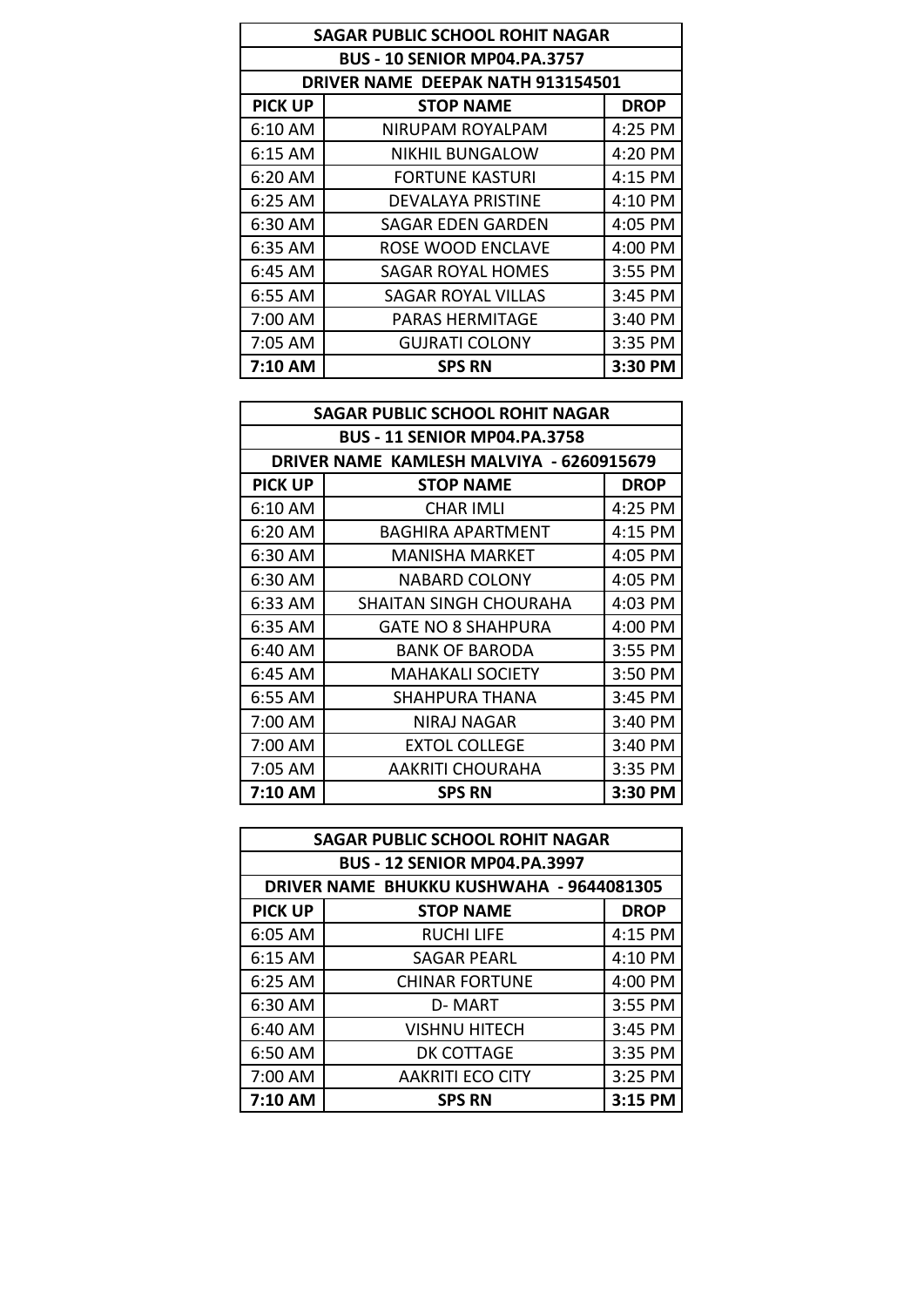| <b>SAGAR PUBLIC SCHOOL ROHIT NAGAR</b> |                                     |             |  |
|----------------------------------------|-------------------------------------|-------------|--|
| <b>BUS - 13 SENIOR MP04.PA.4002</b>    |                                     |             |  |
|                                        | DRIVER NAME FAHIM KHAN - 9770308095 |             |  |
| <b>PICK UP</b>                         | <b>STOP NAME</b>                    | <b>DROP</b> |  |
| 6:20 AM                                | SAGAR HILLS / CI PARK               | 4:05 PM     |  |
| 6:25 AM                                | <b>AMARNATH GATE</b>                | 4:00 PM     |  |
| 6:30 AM                                | PARVATI NAGAR                       | 3:55 PM     |  |
| 6:35 AM                                | <b>WESTERN HOTEL</b>                | 3:50 PM     |  |
| 6:40 AM                                | MAHABALI NAGAR                      | 3:45 PM     |  |
| 6:45 AM                                | <b>BIMA KUNJ</b>                    | 3:40 PM     |  |
| 6:50 AM                                | LAXMI IRON                          | 3:35 PM     |  |
| 6:55 AM                                | <b>GOOD SHEPHERD COLONY</b>         | 3:30 PM     |  |
| 7:00 AM                                | <b>KOLAR GAS AGENCY</b>             | 3:25 PM     |  |
| 7:05 AM                                | <b>DANISH KUNJ CHOURAHA</b>         | 3:20 PM     |  |
| 7:10 AM                                | <b>SPS RN</b>                       | 3:15 PM     |  |

| <b>SAGAR PUBLIC SCHOOL ROHIT NAGAR</b> |                                        |             |  |  |
|----------------------------------------|----------------------------------------|-------------|--|--|
|                                        | <b>BUS - 14 SENIOR MP04.PA.4003</b>    |             |  |  |
|                                        | DRIVER NAME SANDEEP DHURVE -9713068092 |             |  |  |
| <b>PICK UP</b>                         | <b>STOP NAME</b>                       | <b>DROP</b> |  |  |
| 6:25 AM                                | <b>DANISH HILLS</b>                    | 4:00 PM     |  |  |
| 6:30 AM                                | <b>SAGAR ENCLAVE</b>                   | 3:55 PM     |  |  |
| 6:35 AM                                | PRIYANKA NAGAR                         | 3:50 PM     |  |  |
| 6:40 AM                                | JANKI APARTMENT                        | $3:45$ PM   |  |  |
| 6:45 AM                                | <b>VAIBHAV MARRIAGE GARDEN</b>         | 3:40 PM     |  |  |
| 6:50 AM                                | CI PARK                                | 3:35 PM     |  |  |
| 6:55 AM                                | <b>JAIN MANDIR</b>                     | 3:30 PM     |  |  |
| 7:00 AM                                | <b>VIRASHA HEIGHTS</b>                 | 3:25 PM     |  |  |
| 7:05 AM                                | <b>FORTURE SINGNATURE</b>              | 3:20 AM     |  |  |
| 7:10 AM                                | <b>SPS RN</b>                          | $3:15$ PM   |  |  |

| <b>SAGAR PUBLIC SCHOOL ROHIT NAGAR</b> |                                          |             |  |
|----------------------------------------|------------------------------------------|-------------|--|
| <b>BUS - 15 SENIOR MP04.PA.4178</b>    |                                          |             |  |
|                                        | <b>DRIVER NAME DHARMENDRA-9977193216</b> |             |  |
| <b>PICK UP</b>                         | <b>STOP NAME</b>                         | <b>DROP</b> |  |
| $6:15$ AM                              | PRAGATI PETROL PUMP                      | 4:15 PM     |  |
| 6:15 AM                                | HAKEEM HOTEL                             | 4:10 PM     |  |
| 6:20 AM                                | <b>KILANDEV TOWERS</b>                   | 4:05 PM     |  |
| $6:25$ AM                              | SHIVAJI NAGAR                            | 4:00 PM     |  |
| 6:30 AM                                | <b>ANKUR COMPLEX</b>                     | 3:55 PM     |  |
| 6:35 AM                                | <b>E-2 ARERA COLONY</b>                  | 3:50 PM     |  |
| 6:40 AM                                | NARMADA HOSPITAL                         | 3:45 PM     |  |
| 6:45 AM                                | <b>SHALIMAR ENCLAVE</b>                  | 3:40 PM     |  |
| 6:50 AM                                | <b>11 NO. STOP</b>                       | 3:35 PM     |  |
| 6:55 AM                                | <b>SAI BOARD</b>                         | 3:30 PM     |  |
| 7:00 AM                                | 12NO.STOP                                | $3:25$ PM   |  |
| 7:00 AM                                | RAILWAY COLONY                           | 3:20 PM     |  |
| 7:10 AM                                | <b>SPS RN</b>                            | 3:15 PM     |  |
|                                        |                                          |             |  |
|                                        |                                          |             |  |
|                                        |                                          |             |  |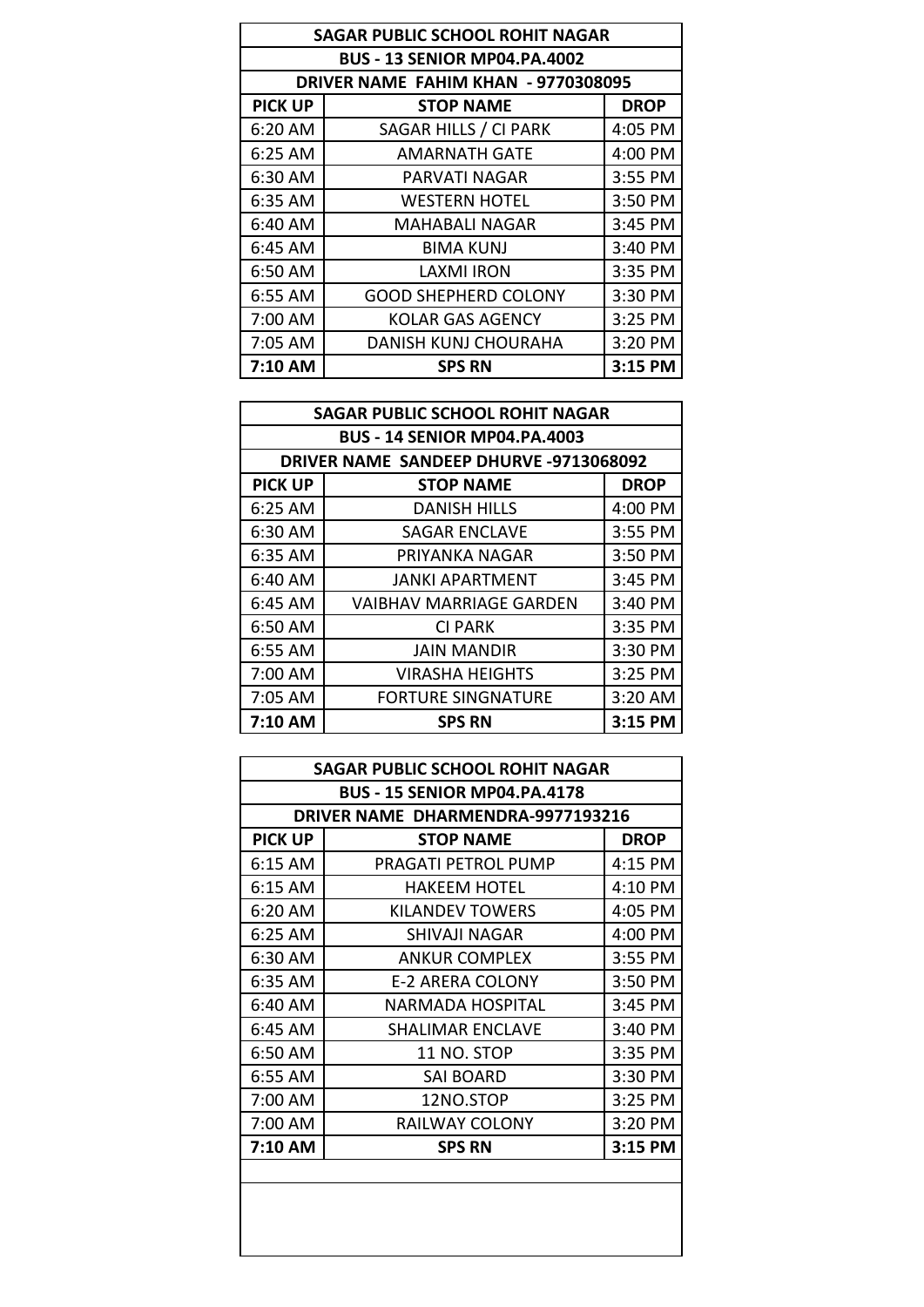| <b>SAGAR PUBLIC SCHOOL ROHIT NAGAR</b> |                                     |             |  |
|----------------------------------------|-------------------------------------|-------------|--|
|                                        | <b>BUS - 16 SENIOR MP04.PA.4176</b> |             |  |
|                                        | DRIVER NAME - PREM KUMAR-9753516574 |             |  |
| <b>PICK UP</b>                         | <b>STOP NAME</b>                    | <b>DROP</b> |  |
| 6:30 AM                                | DAGA MOTORS CHUNABHATTI             | 3:55 PM     |  |
| 6:35 AM                                | SUYASH HOSPITAL / ONDOOR            | 3:50 PM     |  |
| 6:40 AM                                | <b>MANORIYA HOSPITAL</b>            | 3:45 PM     |  |
| 6:45 AM                                | KALI MATA MANDIR                    | 3:40 PM     |  |
| 6:50 AM                                | <b>BANSAL HOSPITAL</b>              | 3:35 PM     |  |
| 6:55 AM                                | <b>INDUS EMPIOR - 3</b>             | 3:30 PM     |  |
| 7:00 AM                                | <b>MAHENDRA TOWNSHIP</b>            | 3:25 PM     |  |
| 7:05 AM                                | PARAS URBAN PARK                    | 3:20 PM     |  |
| 7:10 AM                                | <b>SPS RN</b>                       | 3:15 PM     |  |

| <b>SAGAR PUBLIC SCHOOL ROHIT NAGAR</b> |                                       |             |  |
|----------------------------------------|---------------------------------------|-------------|--|
| WINGER-1 SENIOR MP.04.PA.2963          |                                       |             |  |
|                                        | DRIVER NAME RITESH JATAV - 8269882942 |             |  |
| <b>PICK UP</b>                         | <b>STOP NAME</b>                      | <b>DROP</b> |  |
| 6:30AM                                 | <b>ASHIYANA AANGAN</b>                | 3:45PM      |  |
| 6:35AM                                 | <b>SKY DREAM CAMPUS</b>               | 3:40PM      |  |
| 6:40AM                                 | <b>NEERAJ NAGAR</b>                   | 3:35PM      |  |
| 6:45AM                                 | <b>RUDRAKSH PARK-2</b>                | 3:30PM      |  |
| 6:45AM                                 | <b>ROHIT NAGAR-1</b>                  | 3:30PM      |  |
| 6:55AM                                 | <b>SAGE COLONY</b>                    | 3:25PM      |  |
| 6:55AM                                 | <b>RUDRAKSH PARK-1</b>                | 3:20PM      |  |
| 7:05AM                                 | <b>SPS RN</b>                         | 3:15PM      |  |

| <b>SAGAR PUBLIC SCHOOL ROHIT NAGAR</b> |                                      |             |  |
|----------------------------------------|--------------------------------------|-------------|--|
| WINGER-2 SENIOR MP04.PA.2962           |                                      |             |  |
|                                        | DRIVER NAME - ANAND SINGH-8223907379 |             |  |
| <b>PICK UP</b>                         | <b>STOP NAME</b>                     | <b>DROP</b> |  |
| 6:35AM                                 | <b>GULMOHER</b>                      | 3:50PM      |  |
| 6:40AM                                 | <b>HONDA SHOWROOM</b>                | 3:45PM      |  |
| 6:45AM                                 | <b>VICE ROY PARK</b>                 | 3:40PM      |  |
| 6:50AM                                 | <b>FORTUNE GLORY</b>                 | 3:35PM      |  |
| 6:55AM                                 | <b>ROHIT NAGAR-1</b>                 | 3:30PM      |  |
| 7:05AM                                 | <b>ROHIT NAGAR-2</b>                 | 3:20PM      |  |
| 7:10AM                                 | <b>SPS RN</b>                        | 3:15PM      |  |

| <b>SAGAR PUBLIC SCHOOL ROHIT NAGAR</b> |                                   |             |  |  |
|----------------------------------------|-----------------------------------|-------------|--|--|
| WINGER-3 SENIOR MP04.PA.2514           |                                   |             |  |  |
|                                        | DRIVER NAME SUNIL NATH-9691193715 |             |  |  |
| <b>PICK UP</b>                         | <b>STOP NAME</b>                  | <b>DROP</b> |  |  |
| 6:20AM                                 | RAJ KAMAL SCHOOL                  | 4:00PM      |  |  |
| 6:30AM                                 | <b>SANCHI PARLOR</b>              | 3:55PM      |  |  |
| 6:40AM                                 | <b>BANS KHEDI</b>                 | 3:50PM      |  |  |
| 6:45AM                                 | <b>SAGE SCHOOL</b>                | 3:40PM      |  |  |
| 6:50AM                                 | <b>NAVAKAR COLONY</b>             | 3:35PM      |  |  |
| 6:55AM                                 | <b>SIDDHI SAFRON</b>              | 3:30PM      |  |  |
| 7:00AM                                 | <b>SECF</b>                       | 3:25PM      |  |  |
| 7:10AM                                 | <b>SPS RN</b>                     | 3:15PM      |  |  |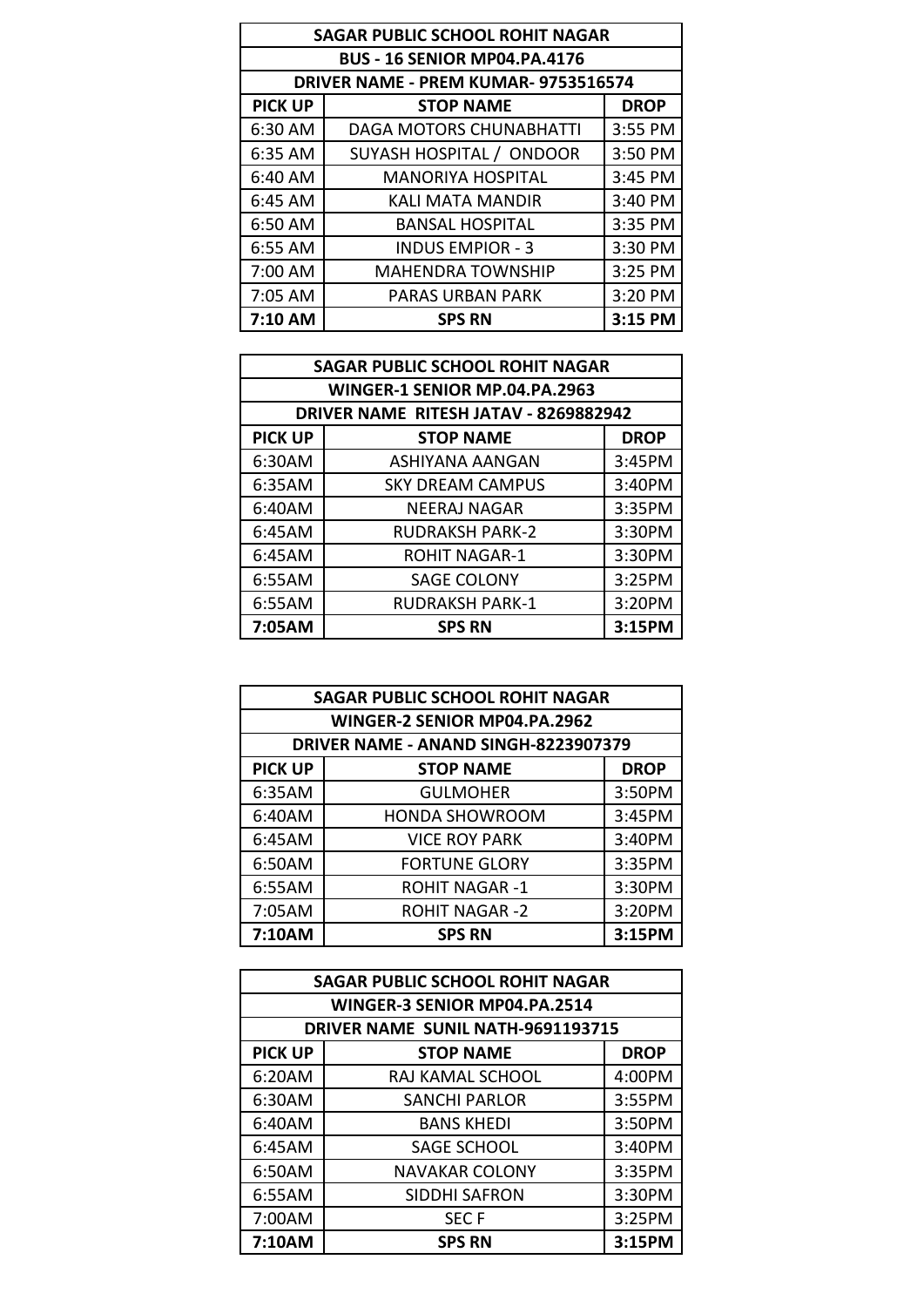| <b>SAGAR PUBLIC SCHOOL ROHIT NAGAR</b> |                                       |             |  |  |
|----------------------------------------|---------------------------------------|-------------|--|--|
|                                        | WINGER-4 SENIOR MP04.PA.2513          |             |  |  |
|                                        | DRIVER NAME BALRAM KUSHWHA-9753654905 |             |  |  |
| <b>PICK UP</b>                         | <b>STOP NAME</b>                      | <b>DROP</b> |  |  |
| 6:30AM                                 | <b>BARFANI DHAM</b>                   | 3:55PM      |  |  |
| 6:40AM                                 | <b>ADARSH NARGAR</b>                  | 3:45PM      |  |  |
| 6:50AM                                 | <b>OPEL AVENUE</b>                    | 3:35PM      |  |  |
| 6:55AM                                 | <b>PALLAVI NAGAR</b>                  | 3:30PM      |  |  |
| 7:00AM                                 | <b>KHANUJA ANCLAVE</b>                | 3:25PM      |  |  |
| 7:10AM                                 | <b>SPS RN</b>                         | 3:15PM      |  |  |

| <b>SAGAR PUBLIC SCHOOL ROHIT NAGAR</b> |                                             |             |  |  |
|----------------------------------------|---------------------------------------------|-------------|--|--|
|                                        | WINGER-5 SENIOR MP04.PA.2964                |             |  |  |
|                                        | DRIVER NAME SHIV NARAYAN MALVIYA-7587691960 |             |  |  |
| <b>PICK UP</b>                         | <b>STOP NAME</b>                            | <b>DROP</b> |  |  |
| 6:05AM                                 | <b>BDA AVADHPURI</b>                        | 4:15PM      |  |  |
| 6:10AM                                 | YUGANTER COLONY                             | 4:10PM      |  |  |
| 6:15AM                                 | <b>SAGAR GAIRE AVADHPURI</b>                | 4:05PM      |  |  |
| 6:20AM                                 | VIDHYA SAGAR COLOGE                         | 4:00PM      |  |  |
| 6:25AM                                 | SAI MANDIR                                  | 3:55PM      |  |  |
| 6:30AM                                 | ADHARSHILA THANA                            | 3:50PM      |  |  |
| 6:40AM                                 | SAKET NAGAR ALKA PURI                       | 3:40PM      |  |  |
| 6:50AM                                 | <b>NARAYAN NAGAR BHARAT GAS</b>             | 3:35PM      |  |  |
| 6:55AM                                 | SURENDRA PALACE                             | 3:30PM      |  |  |
| 7:10AM                                 | SPS RN                                      | 3:15PM      |  |  |

|                | WINGER-6 SENIOR MP04.PA.3041             |             |
|----------------|------------------------------------------|-------------|
|                | DRIVER NAME BANAP SINGH MEENA-9754165753 |             |
| <b>PICK UP</b> | <b>STOP NAME</b>                         | <b>DROP</b> |
| 6:35AM         | SAI BOARD                                | 3:45PM      |
| 6:45AM         | 1100 QTS                                 | 3:35PM      |
| 6:55AM         | <b>SHAPURA C SEC</b>                     | 3:25PM      |
| 7:05AM         | <b>EXTOL COLLEGE</b>                     | 3:20PM      |
| 7:10AM         | <b>SPS RN</b>                            | 3:15PM      |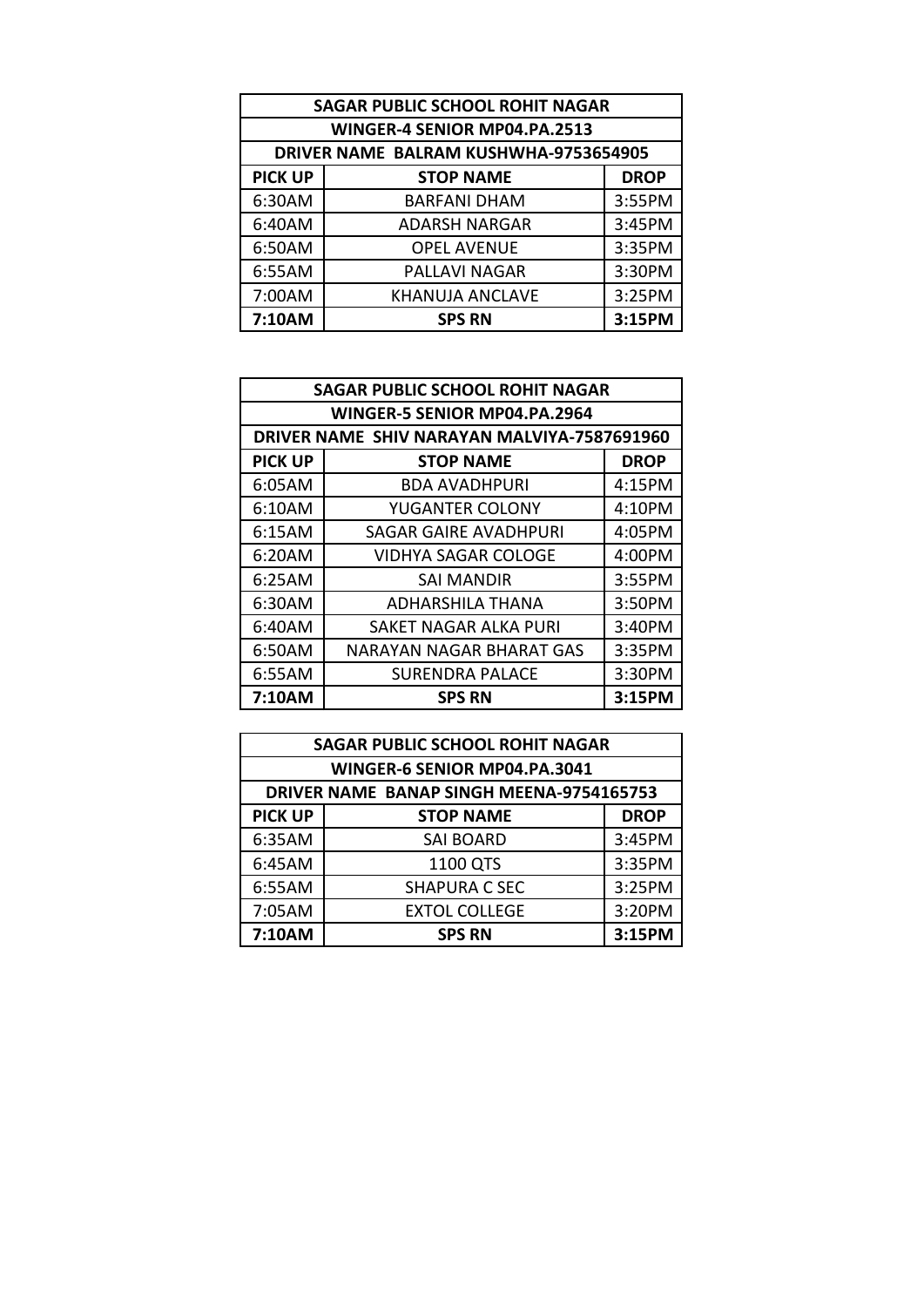| <b>SAGAR PUBLIC SCHOOL ROHIT NAGAR</b> |                                      |             |
|----------------------------------------|--------------------------------------|-------------|
| TRAVLLER - 7 SR MP04PA3478             |                                      |             |
|                                        | DRIVER NAME RAJU NIKKAM - 9171275125 |             |
| <b>PICK UP</b>                         | <b>STOP NAME</b>                     | <b>DROP</b> |
| 6:15 AM                                | SIGNATURE 360                        | 4:40 PM     |
| 6:20 AM                                | <b>KASTURI ROYAL PARK</b>            | 4:35 PM     |
| 6:25 AM                                | AB SMART CITY                        | 4:30 PM     |
| 6:30 AM                                | SAGAR GOLDEN CITY                    | 4:25 PM     |
| 6:35 AM                                | PRIME CITY                           | 4:20 PM     |
| 6:35 AM                                | SPRING VALLEY                        | 4:15 PM     |
| 6:40 AM                                | <b>PARK CITY</b>                     | 4:10 PM     |
| 6:45 AM                                | <b>BDA COLONY BARAI</b>              | 4:05 PM     |
| 6:50 AM                                | KATARA HILLS                         | 4:00 PM     |
| 6:55 AM                                | RYAN SCHOOL                          | 3:55 PM     |
| 7:00 AM                                | VISHWAKARMA MANDIR                   | 3:50 PM     |
| 7:05 AM                                | SURENDRA VIHAR                       | 3:45 PM     |
| 7:10 AM                                | <b>SPS RN</b>                        | 3:30 PM     |

| <b>SAGAR PUBLIC SCHOOL ROHIT NAGAR</b> |                                   |             |  |
|----------------------------------------|-----------------------------------|-------------|--|
| TRAVLLER - 8 SR MP04PA3493             |                                   |             |  |
|                                        | DRIVER NAME NANKISHORE-9926686384 |             |  |
| <b>PICK UP</b>                         | <b>STOP NAME</b>                  | <b>DROP</b> |  |
| 6:00 AM                                | SONAGIRI /INDERPURI               | 4:30 PM     |  |
| 6:05 AM                                | KALPANA NAGAR                     | 4:25 PM     |  |
| 6:07 AM                                | RATNAGIRI PETROL PUMP             | 4:20 PM     |  |
| 6:15 AM                                | <b>AWADHPURISOS</b>               | 4:15 PM     |  |
| 6:17 AM                                | <b>AMRITPUR</b>                   | 4:10 PM     |  |
| $6:18$ AM                              | <b>CRSTAL HOMES AWADHPURI</b>     | 4:05 PM     |  |
| 6:20 AM                                | LOVE KUSH NAGAR AWADHPURI         | 4:00 PM     |  |
| 6:25 AM                                | <b>CRATAL IDLE CITY</b>           | 3:55 PM     |  |
| 6:30 AM                                | SHRI RAM PARISAR / REGAL MOHINI   | 3:50 PM     |  |
|                                        | <b>HOMES</b>                      |             |  |
| 6:37 AM                                | <b>ANUPAM NAGAR</b>               | 3:45 PM     |  |
| 6:45 AM                                | SAKET NAGAR 2C                    | 3:40 PM     |  |
| 6:50 AM                                | SHAKTI NAGAR DRM COLONY           | 3:35 PM     |  |
| 7:10 AM                                | <b>SPS RN</b>                     | 3:30 PM     |  |

| SAGAR PUBLIC SCHOOL ROHIT NAGAR       |                        |             |  |
|---------------------------------------|------------------------|-------------|--|
| TRAVLLER - 9 SR MP04PA3494            |                        |             |  |
| DRIVER NAME MOHIT SHARMA - 8962563649 |                        |             |  |
| <b>PICK UP</b>                        | <b>STOP NAME</b>       | <b>DROP</b> |  |
| 6:20 AM                               | AASHIRWAD COLONY       | 4:20 PM     |  |
| 6:25 PM                               | DK HONEY HOME          | 4:15 PM     |  |
| 6:30 AM                               | AMAR EDEN PARK         | 4:10 PM     |  |
| 6:35 AM                               | <b>VIJAY VILLASH</b>   | 4:05 PM     |  |
| 6:40 AM                               | RAJVED COLONY          | 4:00 PM     |  |
| $6:45$ AM                             | SAHU AATA CHAKKI       | 3:55 PM     |  |
| 6:50 AM                               | AMAR STATE             | 3:50 PM     |  |
| $6:55$ AM                             | AKASH NAGAR            | 3:45 PM     |  |
| 7:00 AM                               | <b>GIRDHAR PARISAR</b> | 3:40 PM     |  |
| 7:05 AM                               | <b>JAIN MANDIR</b>     | 3:35 PM     |  |
| 7:10 AM                               | <b>SPS RN</b>          | 3:30 PM     |  |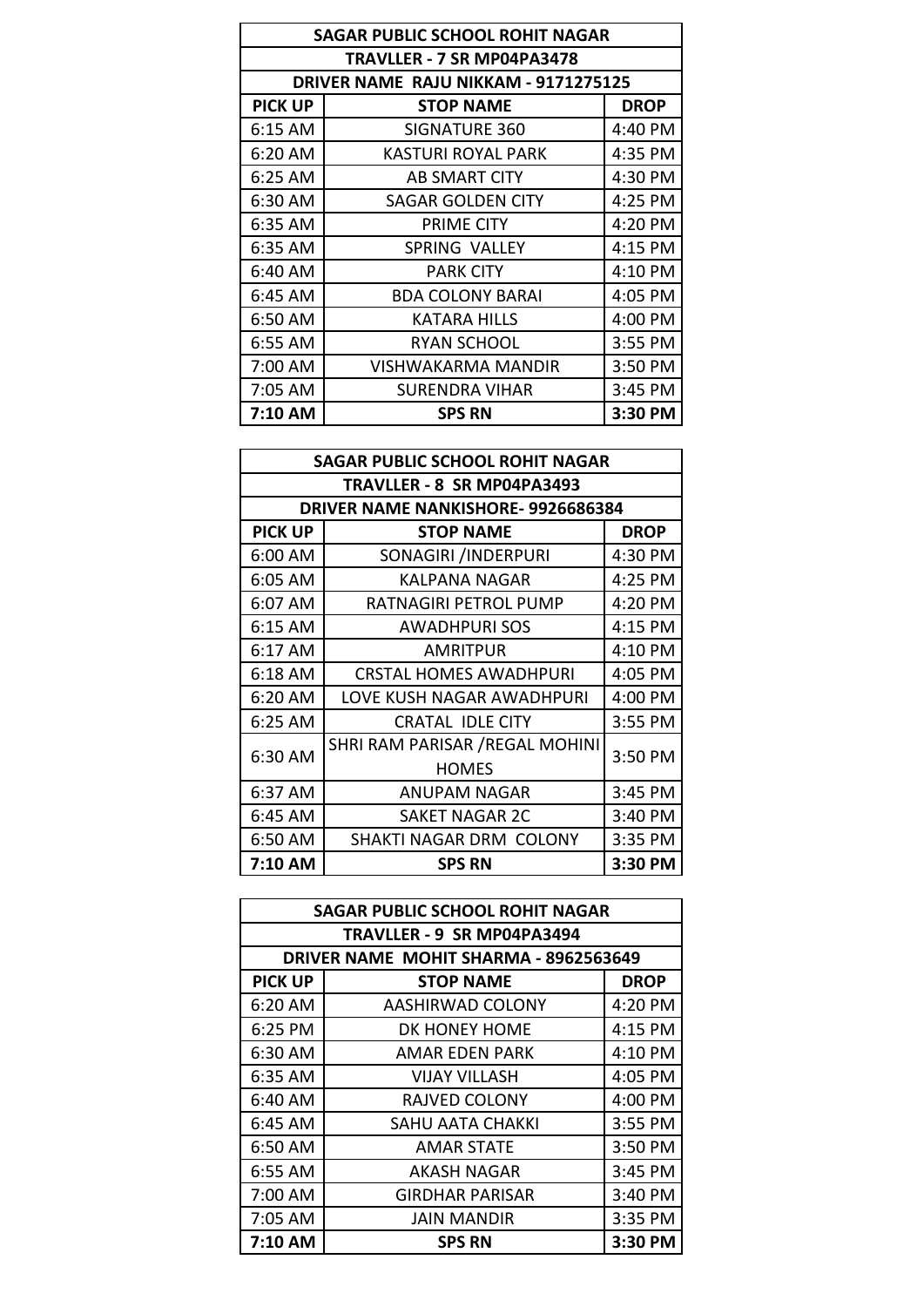| <b>SAGAR PUBLIC SCHOOL ROHIT NAGAR</b> |                      |             |  |
|----------------------------------------|----------------------|-------------|--|
| TRAVLLER -10 SR MP04PA3557             |                      |             |  |
| DRIVER NAME GAJENDRA - 9098010549      |                      |             |  |
| <b>PICK UP</b>                         | <b>STOP NAME</b>     | <b>DROP</b> |  |
| 6:45 AM                                | <b>BDA SALIYA</b>    | 3:55 PM     |  |
| 6:50 AM                                | <b>CANAL KINSHIP</b> | 3:50 PM     |  |
| 6:55 AM                                | <b>MAHINDRA</b>      | 3:45 PM     |  |
| 7:00 AM                                | <b>LELA ATULYAM</b>  | 3:40 PM     |  |
| 7:05 AM                                | <b>AAKRITI GREEN</b> | 3:35 PM     |  |
| 7:10 AM                                | <b>SPS RN</b>        | 3:30 PM     |  |

| DRIVER NAME RAM YADAV - 9109389917 |                         |             |  |
|------------------------------------|-------------------------|-------------|--|
| <b>PICK UP</b>                     | <b>STOP NAME</b>        | <b>DROP</b> |  |
| 5:55 AM                            | PUSHPA NAGAR            | $4:25$ PM   |  |
| 6:00 AM                            | ASHOKA GARDEN THANA     | $4:20$ PM   |  |
| 6:05 AM                            | SAGAR GIRE              | 4:15 PM     |  |
| 6:05 AM                            | PUNJABI BAGH            | 4:15 PM     |  |
| $6:20$ AM                          | <b>BIJALI COLONY</b>    | 4:10 PM     |  |
| $6:25$ AM                          | NEW SUBHASH NAGAR       | $4:05$ PM   |  |
| $6:30$ AM                          | RACHNA NAGAR            | 4:00 PM     |  |
| 6:35 AM                            | <b>GOUTAM NAGAR</b>     | 3:55 PM     |  |
| 6:40 AM                            | MP NAGAR ZONE -1        | 3:50 PM     |  |
| $6:45$ AM                          | <b>RBI BANK MPNAGAR</b> | 3:45 PM     |  |
| 7:00 AM                            | <b>SPS RN</b>           | 3:30 PM     |  |

| <b>SAGAR PUBLIC SCHOOL ROHIT NAGAR</b> |                         |             |  |
|----------------------------------------|-------------------------|-------------|--|
| TRAVLLER -12 SR MP04PA3562             |                         |             |  |
| DRIVER NAME ASHOK LODHI -7648841139    |                         |             |  |
| <b>PICK UP</b>                         | <b>STOP NAME</b>        | <b>DROP</b> |  |
| 6:10 AM                                | <b>INDUS TOWN</b>       | 3:55 PM     |  |
| 6:25 AM                                | <b>KNP COLLAGE</b>      | 3:40 PM     |  |
| 6:30 AM                                | <b>MISROD</b>           | 3:35 PM     |  |
| 6:35 AM                                | <b>IBD ROYAL CITY</b>   | 3:30 PM     |  |
| 6:35 AM                                | <b>VILLE PANAS</b>      | 3:30 PM     |  |
| 6:40 AM                                | <b>SLST</b>             | 3:25 PM     |  |
| 6:45 AM                                | <b>RUDRAKSH KASTURI</b> | 3:20 PM     |  |
| 6:55 AM                                | <b>SPS RN</b>           | 3:15 PM     |  |